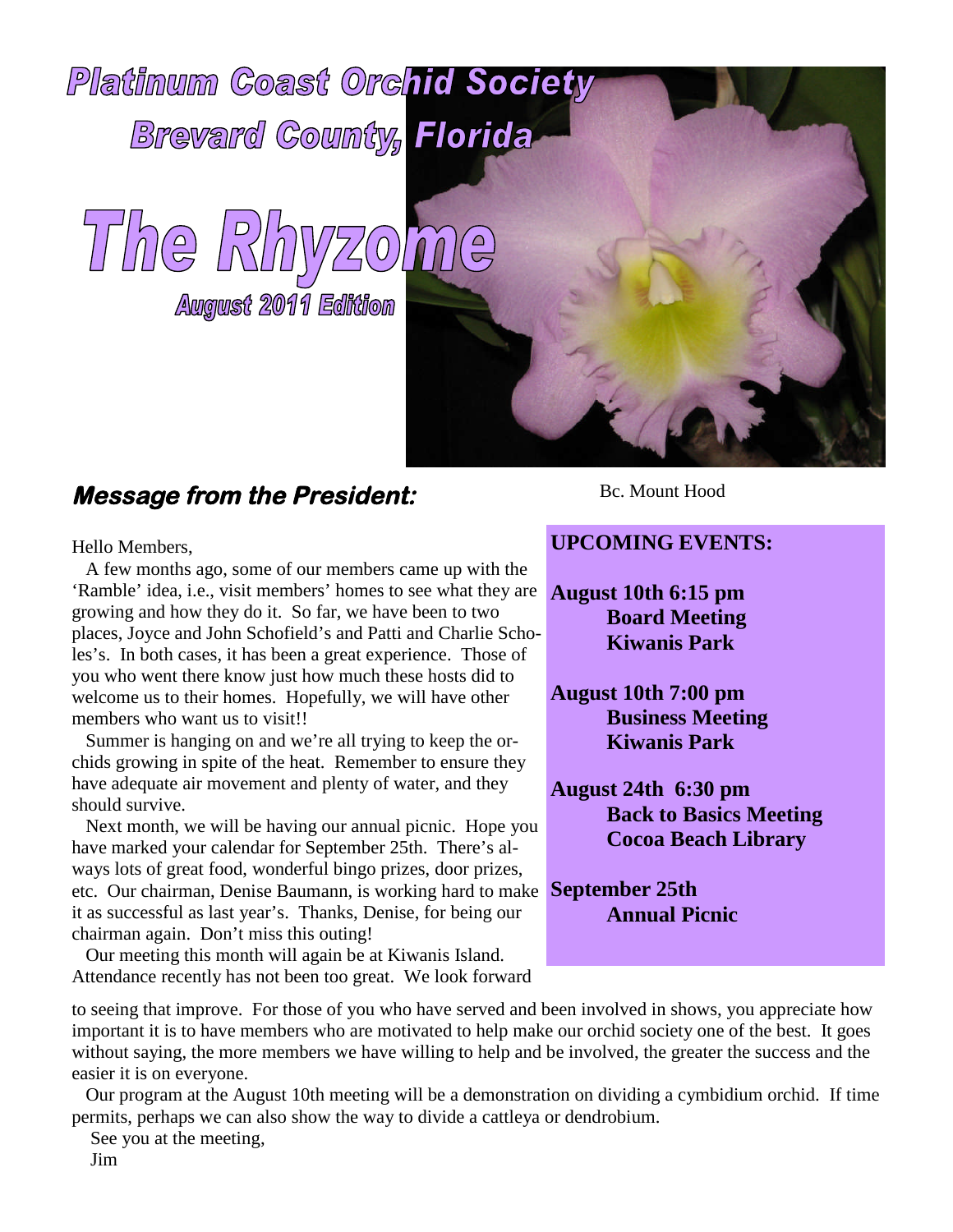

Our annual picnic will be on September 25th at the Cocoa Beach Pavilion. This is a great opportunity to get to know everyone in the society and have lots of fun. We'll have games and beautiful orchids for prizes.

Denise Baumann, Picnic Chairman, will have the sign-up sheet at the next several meetings. The society will provide the main dish, drinks, etc., and society members will bring their favorite dishes to share.

DIRECTIONS: From Merritt Square Mall, take SR520 east. Turn right (south) onto A1A. Turn right onto Minuteman Causeway. Just past Merritt Island High School, bear to the right and then take a left into Cocoa Beach Country Club. Turn left into the parking lot and go past the tennis courts to the pavilion.

C. Mary Schroeder



## **2011 PCOS OFFICERS AND CHAIRS**

**Jim Adamson Betty Adamson 321-632-2847 jadamson1@cfl.rr.com MEMBERSHIP**

**VICE PRESIDENT John Hicks LIBRARIAN 407-277-0430 Sally Pancoast hicksj0430@bellsouth.net**

**TREASURER Patti Scholes Joyce Schofield 321-783-5200 RAFFLE HOST joyceschofield1@att.net Glenda Titler**

**Nadine Kern Steve DeSorbo 321-504-1199 kernn@bellsouth.net PROGRAMS**

**PAST PRESIDENT John Hicks Peter Pancoast 321-459-1996 sallypancoast@cfl.rr.com**

**DIRECTORS JoAnn Amos 321-259-8585 mijo2800@yahoo.com**

**Dennis Gollehon 321-427-6959 dgollehon@earthlink.net**

**Joan Lehnert 321-632-7105 joanlehnert@belsouth.net**

**Karen Snee 321-453-1862**

**PRESIDENT AOS REPRESENTATIVE**

**Joyce Schofield**

**NEWSLETTER EDITOR**

**SECRETARY PLANT TABLE HOST**

**Sally Pancoast**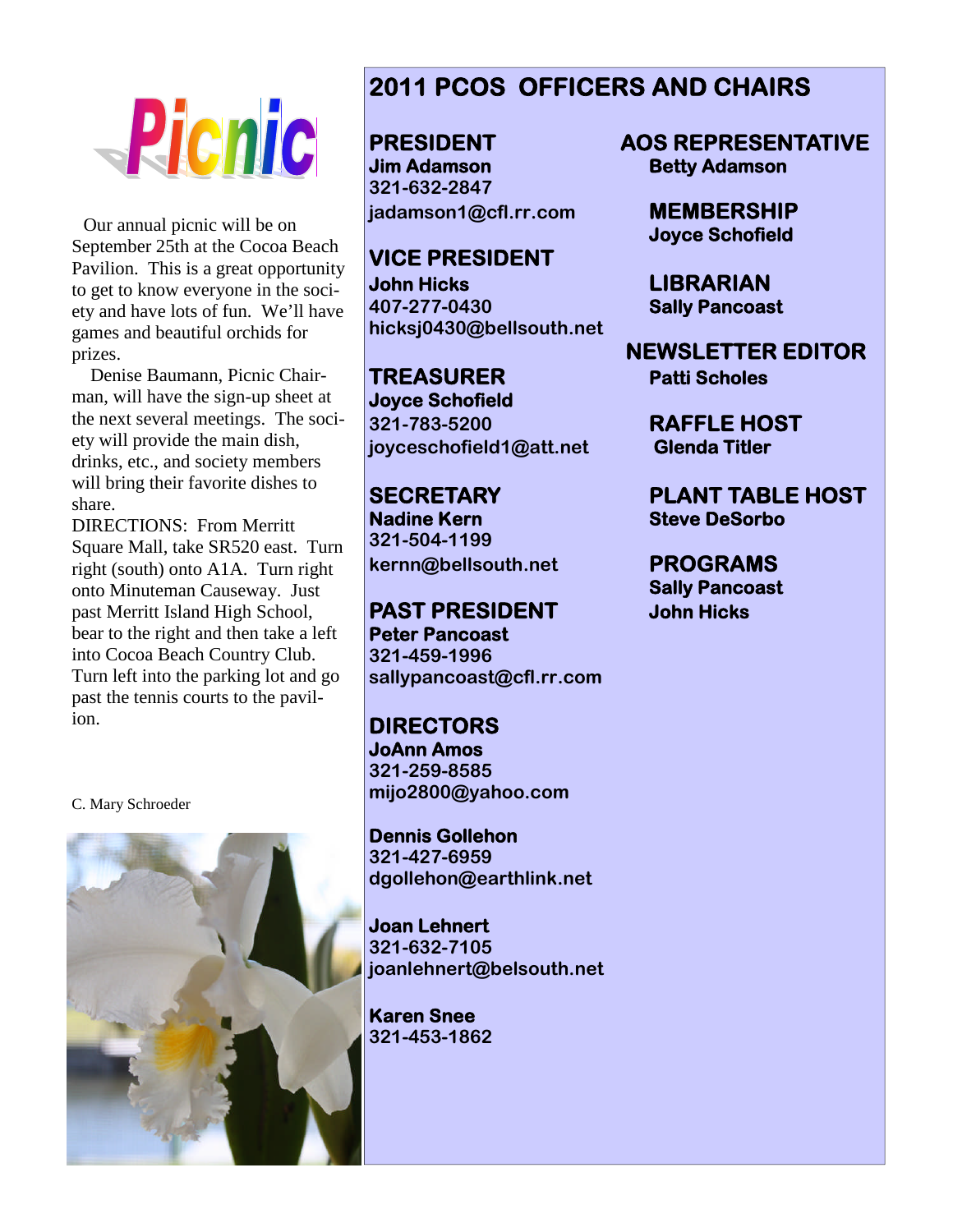### RAMBLE

Members had an enjoyable time at the recent ramble. Charlie shared his method of potting, his orchid house (at right), and his rigorous fertilizing schedule. He also shared several of his recent divisions with members who attended. For anyone who didn't get a good look at the picture of their orchid, they are all shown in this edition of the Rhyzome.

If you would like to continue with the rambles in the future, let the board know.





Pot. Red Crab 'Uncle Wang'



Deepest sympathy to John Hicks and family upon the passing of his sister.

Our thoughts go out to member Ruth Larson as she continues her treatment.

# Upcoming Shows

**South Florida Orchid Society Show Oct. 1-2, 2011 "Falling for Orchids" and Speakers Day Event (Find details on their website)**

**Brevard County Orchid Society Show Oct. 28-29, 2011 (Find details on their website)**